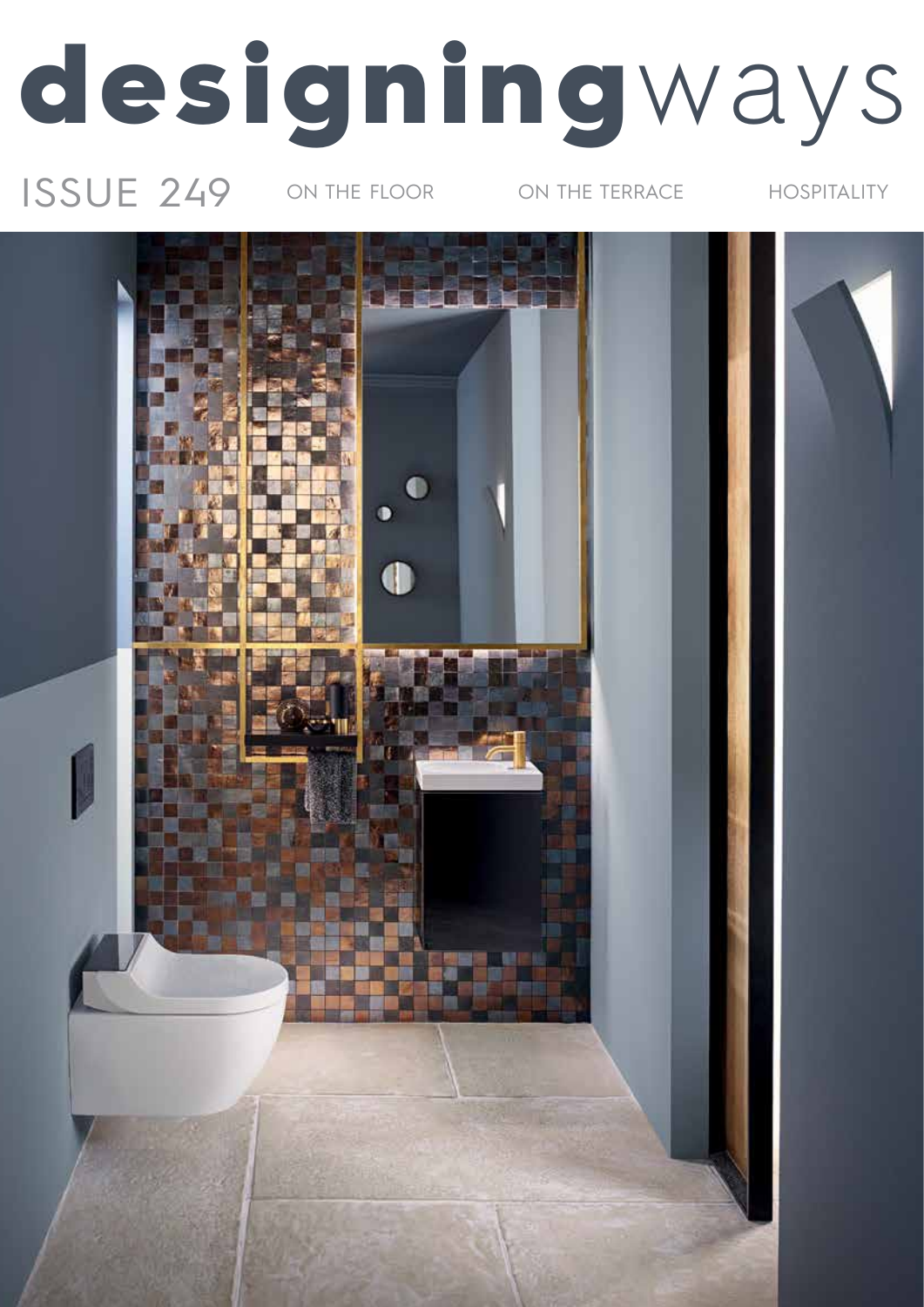

**Terrazza Aperol open its doors in** Venice, launched by the iconic Campari Group's Aperol brand. Measuring over 200 sq m (90 of which are outdoors), the restaurant bar is housed in the spaces of an historic Venetian palace in Campo Santo Stefano, just a short distance from the Accademia Bridge. Designed by the Italian studio Vudafieri-Saverino Partners, the interior combines Venetian values and the brand's distinctive style, capturing all at once Aperol's century-long heritage and the contemporary spirit of the Aperol Spritz.

Aperol, an aperitivo that celebrated its 100-year anniversary in 2019, has become an international social phenomenon. Originating from the narrow backstreets of Venice, the iconic Aperol Spritz has become a global ritual, an essential moment that brings people together spontaneously.

Aiming to establish itself as a major focal point for the entire city, Terrazza Aperol revisits Venice's traditional bacaro - the typical Venetian bar - adding a



cosmopolitan vibe, in a fluid continuity between different indoor and outdoor settings. The restaurant bar is a fusion rooted in true Venetian tradition that seeks to become a big name on the city's social scene.

#### **The design concept**

Tiziano Vudafieri and Claudio Saverino have designed a space that combines Venetian roots with a vibrant cosmopolitan feel, giving shape to a place that acts as a point of contact between past and present, traditional and contemporary.

For the interiors, traditional elements have been reinterpreted to bring the space into the 21st century. Venetian mirrors become digital monitors for sharing photos with other Aperol bars around the world. Hand-crafted stucco and wood flooring reclaimed from



Venetian "bricole" (navigation poles from the lagoon) are combined with pops of orange. There is a mid-20th-centuryinspired bar with 3D-produced recycled polycarbonate panels, and benches with classical forms are paired with neutral fabrics and contemporary style.

In celebration of Aperol's iconic colour, the restaurant bar features plenty of orange details, from the edging of the seating and the orange bathroom to the shelves and mirrors. This orange "fil rouge" flows through the different spaces and gives a truly distinctive touch.

**Terrazza Aperol is a fluid, interactive and dynamic space with two areas within that join together but have their own separate entrances:**

- the "Bacaro" bar, a traditional space offering an authentic Venetian aperitivo
- the restaurant area, with an extensive menu of food and drinks that makes it the perfect destination at any moment, whether it's coffee time or late evening.

Both spaces blend seamlessly with the large 90-square-metre outdoor terrace that looks out onto Campo Santo Stefano. The different types of spaces here reflect different ways of being together: from the informal outdoor Bacaro bar to the more comfortable restaurant area with table service.

#### **The Aperol "bacaro" bar**

This intimate yet dynamic and convivial space is characterised by a



### "Terrazza Aperol" opens in Venice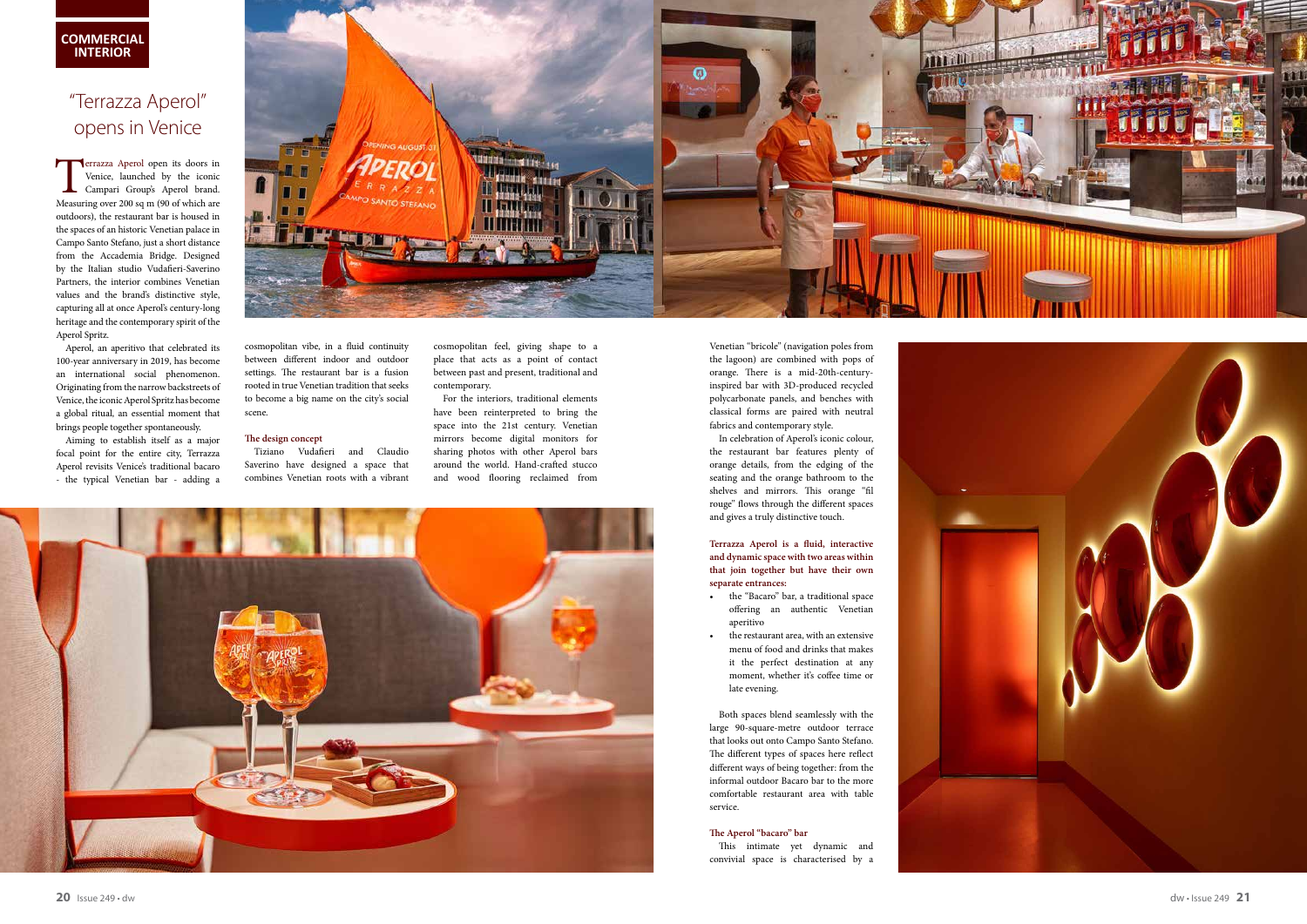

traditional Venetian wood ceiling with exposed beams, called the Sansovina ceiling. The atmosphere evokes that of the city's traditional local bars. For this area of Terrazza Aperol, Vudafieri-Saverino Partners have designed a particular seat ad hoc: a long micro bench leaning against the wall with small integrated folding tables that help create an informal and lively use. The digital mirrors are particularly distinctive and their shape evokes traditional Venetian ones. These virtual touch points are connected in real time with other Aperol bars around the world, creating digital points of contact between cities and different countries. The

Bacaro bar offers an informal Venetian menu at all times of the day, with Aperol Spritz and "cicchetti", traditional Venetian finger food.

#### **The restaurant area**

The central feature of the space is the large serving bar with its distinctive 3D-produced recycled polycarbonate panels (back-lit in Aperol orange) and warm white corian top. The shape of the bar and the ribbed fronts are a nod to 20th-century Italian tradition yet once again this is brought into the 21st century through the use of recycled materials and 3D printing. On the wall behind the bar there is an impressive floor-to-ceiling display of bottles with antique mirror backdrop, orange-edged shelving, as well as recesses for magnums and dynamic spotlighting. Led strip lighting illuminates the space and reminds us of the lines of the exposed beams in the period ceiling nearby, here designed only by the light, with stunning bespoke-design pendant lamps crafted from Murano glass.

The restaurant area has different types of tables and seats, from casual benches and stools to bistro-style tables and chairs for

a more relaxed dining experience. All the seats have been made to a bespoke design or as part of a series with special Terrazza Aperol finishes and fabrics. Aperol orange is a feature of other elements too: from the contours of the glass shelving to the lighting and even the bubble mirrors, which pop up throughout the space and evoke the fizz of the cocktails.

#### **Outdoors at the terrazza**

The outdoor space blends seamlessly with the indoors through large glass windows and has two distinct areas that represent different ways of enjoying the Aperol world. The exterior of the Bacaro bar features tall tables, perfect for enjoying an aperitivo while standing, and a welcoming and versatile lounge area with custom-made seating for evenings of conviviality. The external area of the restaurant meanwhile has traditional bistro-style tables and director's chairs and is an elegant and comfortable space where guests can enjoy food and drink brought to their table.

Transparency, openness and a strong connection between indoors and

outdoors are the main characteristics of the Terrazza as seen from the front.

#### **Materials and lighting design**

The space takes its inspiration from Venice's traditional social scene, such as its coffee shops and its historic palazzi, with materials and processing techniques



reinterpreted to create a contemporary feel.

The oak flooring is made from reclaimed "bricole" navigation poles; grey Venetian stucco - that brings to mind the colours and atmosphere of the lagoon waters - and features beautiful Murano glass mosaic tiles in distinctive